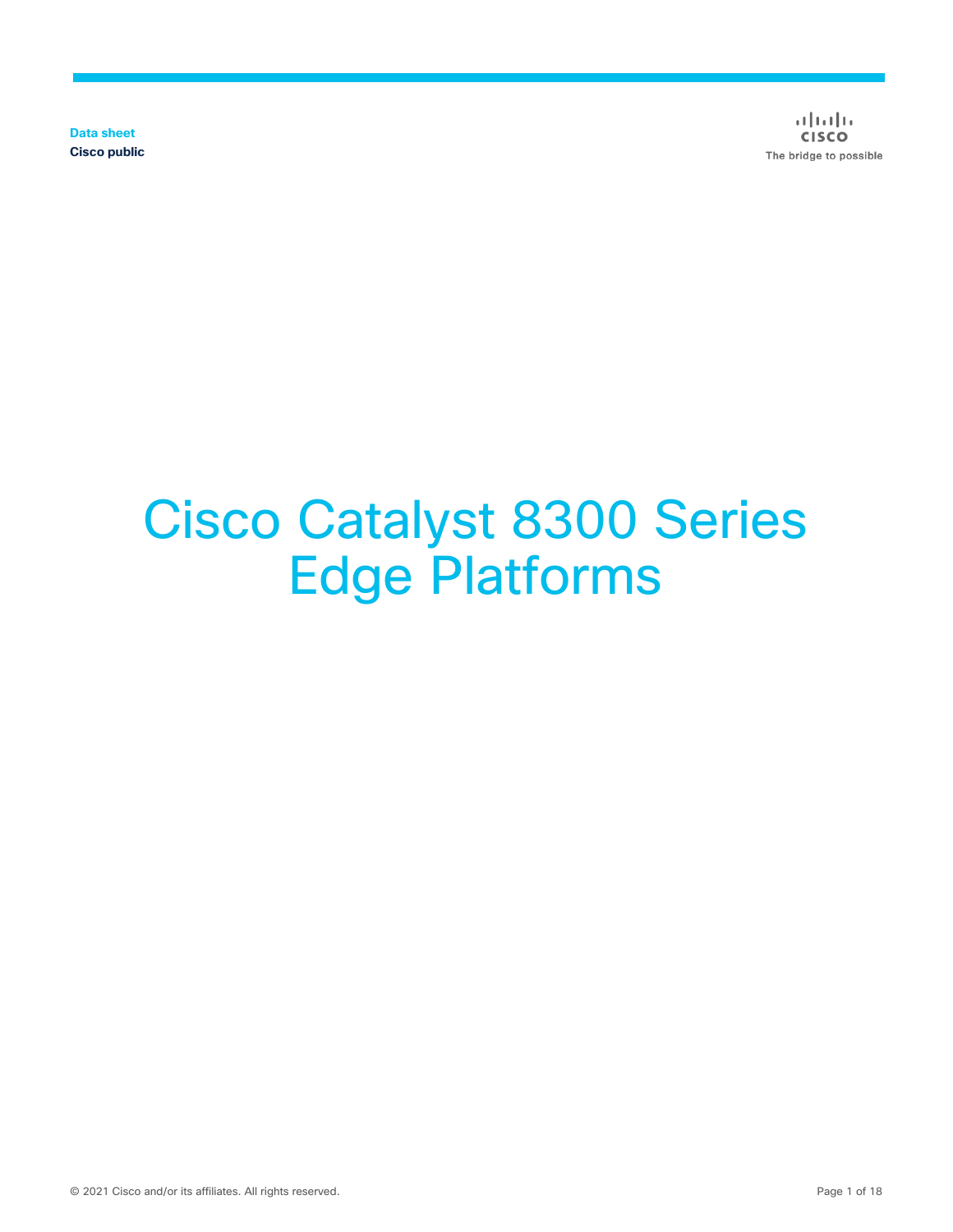# **Contents**

| <b>Product overview</b>                | 3              |
|----------------------------------------|----------------|
| <b>Platform details</b>                | $\overline{4}$ |
| Platform performance                   | 6              |
| Overall platform benefits              | $\overline{7}$ |
| Supported modules                      | 9              |
| Memory, storage, and accessory options | 11             |
| Optics and transceivers modules        | 11             |
| Resiliency and high availability       | 11             |
| Power supplies                         | 12             |
| Software requirements                  | 13             |
| Licensing                              | 14             |
| <b>Cisco Smart Licensing</b>           | 15             |
| Specifications                         | 15             |
| <b>Services</b>                        | 17             |
| <b>Cisco Capital</b>                   | 18             |
| <b>Ordering information</b>            | 18             |
| For more information                   | 18             |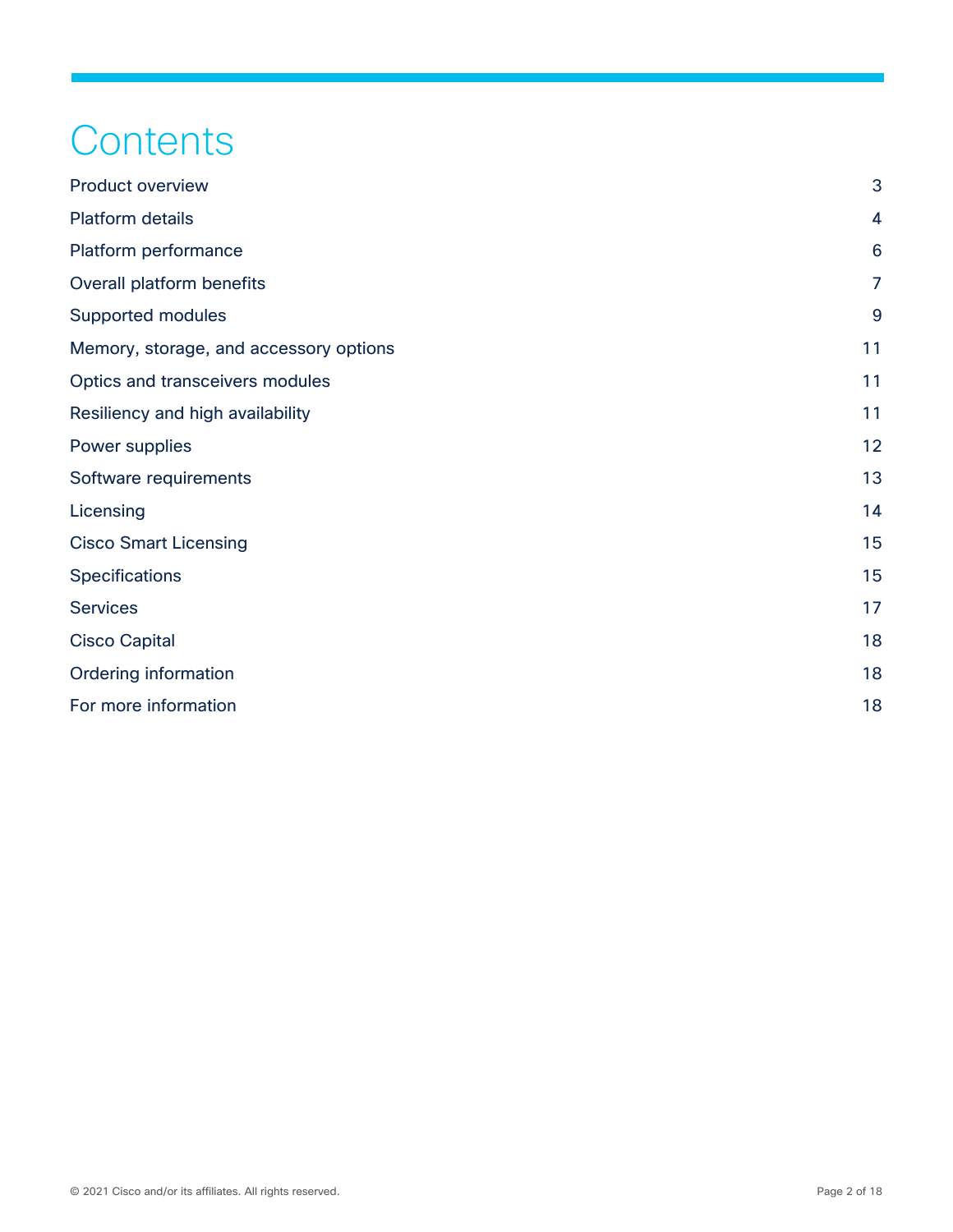The Cisco Catalyst 8300 Series Edge Platforms are best-of-breed, 5G-ready, cloud edge platforms designed for accelerated services, multi-layer security, cloud-native agility, and edge intelligence to accelerate your journey to cloud.



Cisco® Catalyst® 8300 Series Edge Platforms (Catalyst 8300) with Cisco IOS® XE SD-WAN Software deliver Cisco's secure, cloud-scale SD-WAN solution for the branch. The Catalyst 8300 Series is purpose-built for high performance and integrated SD-WAN Services along with flexibility to deliver security and networking services together from the cloud or on premises. It provides higher WAN port density and a redundant power supply capability. The Catalyst 8300 Series Edge Platforms have a wide variety of interface options to choose from ranging from lower and higher module density with backward compatibility to a variety of existing WAN, LAN, voice, and compute modules. Powered by Cisco IOS XE, fully programmable software architecture, and API support, these platforms can facilitate automation at scale to achieve zero-touch IT capability while migrating workloads to the cloud. Catalyst 8300 Series Edge Platforms also come with Trustworthy Solutions 2.0 infrastructure that secures the platforms against threats and vulnerabilities with integrity verification and remediation of threats.

The Catalyst 8300 Series Edge Platforms are well suited for medium-sized and large enterprise branch offices for high WAN IPSec performance with integrated SD-WAN services.

# <span id="page-2-0"></span>Product overview

### **Product highlights**

**Table 1.** Product highlights

| <b>Product feature</b>                             | <b>Benefits and description</b>                                                                                                                                                                                                                                                           |
|----------------------------------------------------|-------------------------------------------------------------------------------------------------------------------------------------------------------------------------------------------------------------------------------------------------------------------------------------------|
| <b>Multicore processors</b>                        | • Intel x86 CPU with 8-GB memory default (up to 32 GB memory upgrade)<br>• High-performance multicore processors support high-speed WAN connections.<br>• Dynamic core allocation architecture that can leverage data plane cores for I/O and service plane as<br>per-user configuration. |
| <b>Embedded IPsec VPN</b><br>hardware acceleration | • Up to 5 Gbps of IPSec Internet Mix (IMIX) traffic<br>• Increases scalability for IPSec throughput needs for medium- and large-sized branches<br>• SSL and crypto hardware acceleration                                                                                                  |
| <b>Integrated Gigabit Ethernet</b><br>ports        | • Provides 6 built-in 10/100/1000/10G Ethernet ports for WAN or LAN<br>• All platforms have at least 2 Ethernet ports that can support Small Form-Factor Pluggable (SFP or<br>SFP+) based connectivity in addition to 4 RJ-45 connections, enabling fiber or copper connectivity.         |
| <b>DRAM</b>                                        | • All Catalyst 8300 platforms have 8G default DRAM and can be upgraded to 16G and 32G for higher<br>scale and performance.                                                                                                                                                                |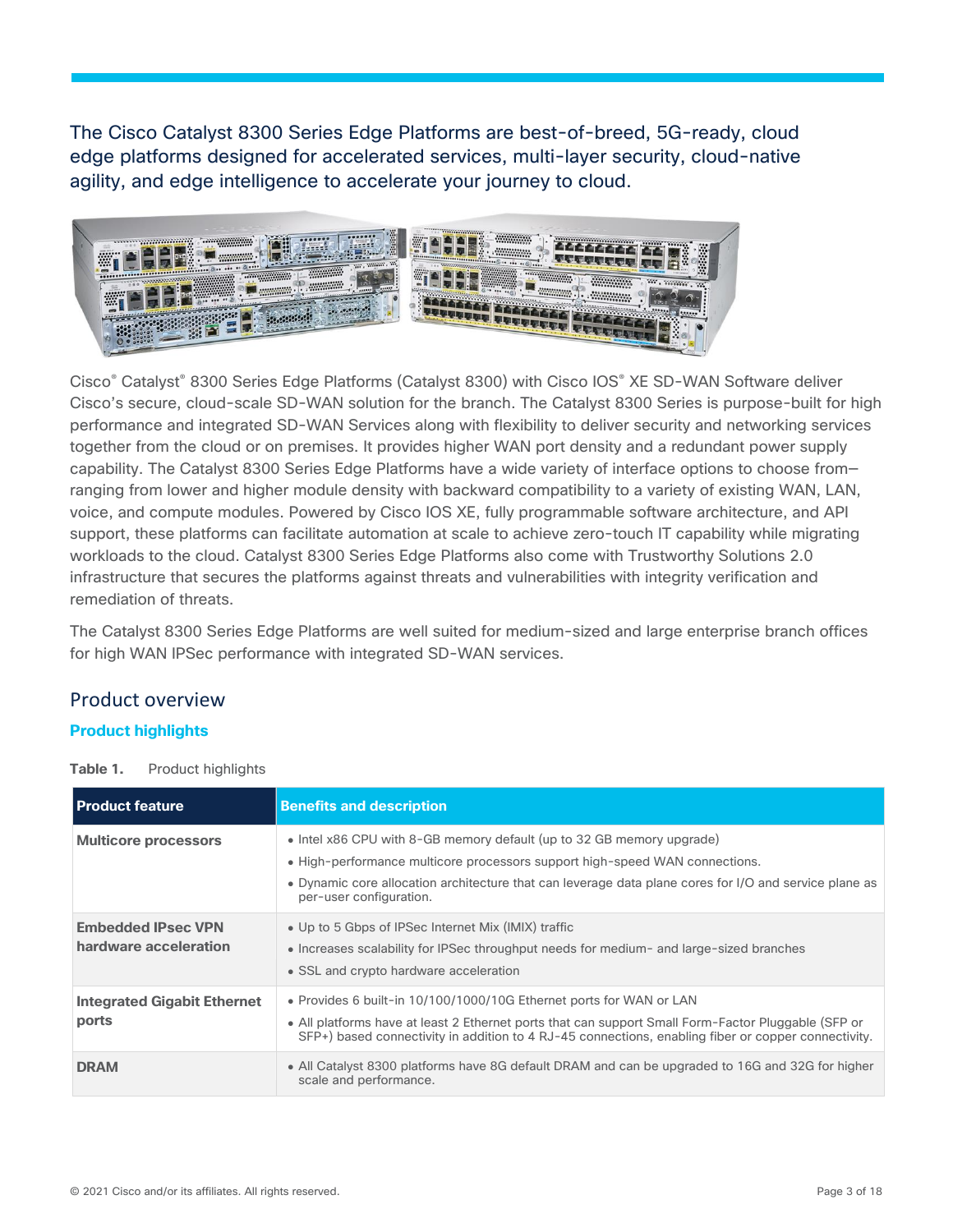| <b>Product feature</b>             | <b>Benefits and description</b>                                                                                                                                                                                                                                                                                                                        |
|------------------------------------|--------------------------------------------------------------------------------------------------------------------------------------------------------------------------------------------------------------------------------------------------------------------------------------------------------------------------------------------------------|
| <b>Flash memory support</b>        | • All Catalyst 8300 platforms have an integrated on-board 8G flash and it is not upgradeable. M.2<br>storage provides upgrade options.                                                                                                                                                                                                                 |
| M.2 storage                        | • All the Catalyst 8300 models ship with default 16G M.2 USB for SD-WAN logging and additional<br>storage on the platform. It can be upgraded to 32G M.2 USB and 600G M.2 Non-Volatile Memory<br>Express (NVMe)                                                                                                                                        |
| <b>Default dual power supplies</b> | • All Catalyst 8300 platforms will ship with default dual power supplies for power supply redundancy.<br>• DC, Power over Ethernet (PoE), and high-voltage DC (HVDC) options are available on all models.<br>• PoE ports can be added in both the Network Interface Module (NIM) and Service Module (SM) slots,<br>which will need a PoE Power supply. |
| <b>Modularity and form factor</b>  | • 1RU and 2RU form factor<br>• Supports SM, NIM, and Pluggable Interface Module (PIM) slots                                                                                                                                                                                                                                                            |
| Integrated security                | • Hardware-anchored Secure Boot and Secure Unique Device Identification (SUDI) support for Plug<br>and Play to verify the identity of the hardware and software                                                                                                                                                                                        |

# <span id="page-3-0"></span>Platform details

### **Models and configurations**

Figures 1 through 4 highlight the different models included in the Catalyst 8300 Series Edge Platforms.



### **Figure 1.**

C8300-2N2S-4T2X platform with 2 SM and 2 NIM slots and 2 x 10-Gigabit Ethernet and 4 x 1-Gigabit Ethernet ports (C8300 2RU w/ 10G WAN)



### **Figure 2.**

C8300-2N2S-6T platform with 2 SM and 2 NIM slots and 6 x 1-Gigabit Ethernet ports (C8300 2RU w/ 1G WAN)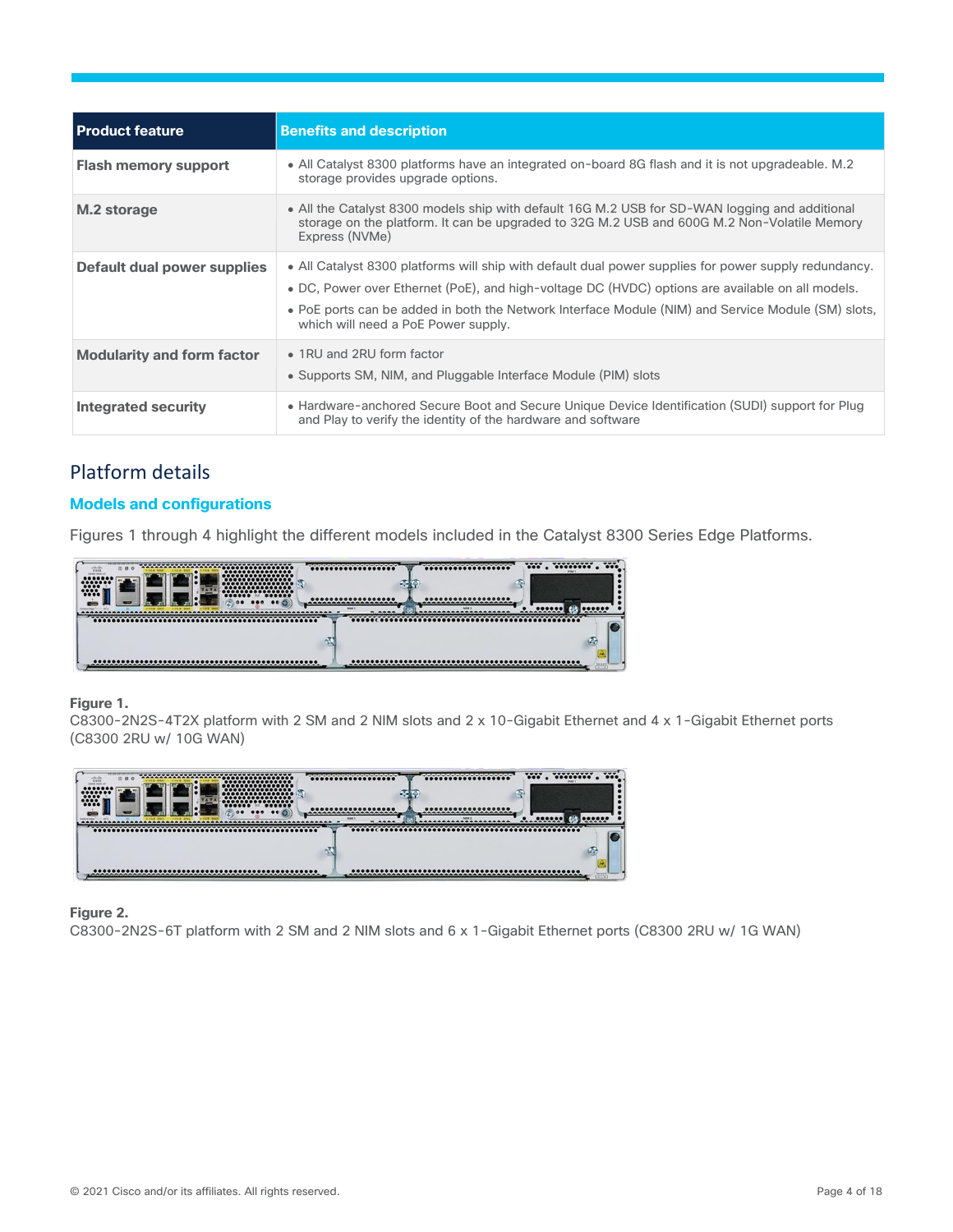

### **Figure 3.**

C8300-1N1S-4T2X platform with 1 SM slot and 1 NIM slot and 2 x 10-Gigabit Ethernet and 4 x 1-Gigabit Ethernet ports (C8300 1RU w/ 10G WAN)



### **Figure 4.**

C8300-1N1S-6T platform with 1 SM slot and 1 NIM slot and 6 x 1-Gigabit Ethernet ports (C8300 1RU w/ 1G WAN)

Tables 2 and 3 detail platform specifications and performance, respectively.



| Model           | <b>Description</b>                                                                                                     | 10G port<br><b>density</b> | 1G port<br>density | <b>Slots</b>           | <b>Memory</b><br>(DRAM)<br>default | <b>Storage (M.2)</b><br><b>SSD)</b> default |
|-----------------|------------------------------------------------------------------------------------------------------------------------|----------------------------|--------------------|------------------------|------------------------------------|---------------------------------------------|
| C8300-2N2S-4T2X | C8300 2RU w/ 10G WAN<br>(2 SM and 2 NIM slots, and<br>2 x 10-Gigabit Ethernet and<br>4 x 1-Gigabit Ethernet ports)     | 2                          | 4                  | 2 SM<br>2 NIM<br>1 PIM | 8 GB                               | 16 GB                                       |
| C8300-2N2S-6T   | C8300 2RU w/ 1G WAN<br>(2 SM and 2 NIM slots, and<br>6 x 1-Gigabit Ethernet ports)                                     |                            | 6                  | 2 SM<br>2 NIM<br>1 PIM | 8 GB                               | 16 GB                                       |
| C8300-1N1S-4T2X | C8300 1RU w/ 10G WAN<br>(1 SM slot and 1 NIM slot, and<br>2 x 10-Gigabit Ethernet and<br>4 x 1-Gigabit Ethernet ports) | $\mathcal{P}$              | 4                  | 1 SM<br>1 NIM<br>1 PIM | 8 GB                               | 16 GB                                       |
| C8300-1N1S-6T   | C8300 1RU w/ 1G WAN<br>(1 SM slot and 1 NIM slot, and<br>6 x 1-Gigabit Ethernet ports)                                 |                            | 6                  | 1 SM<br>1 NIM<br>1 PIM | 8 GB                               | 16 GB                                       |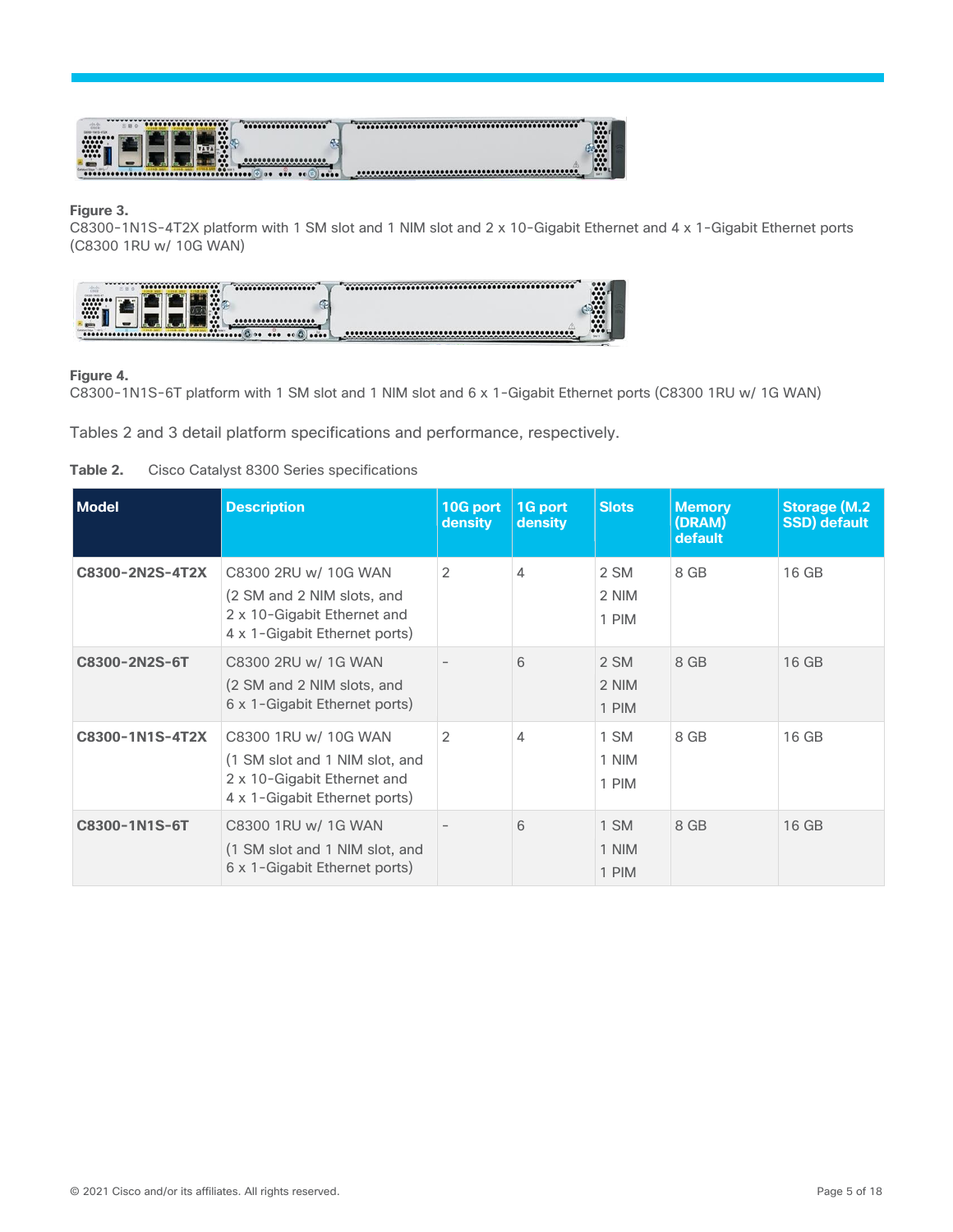# <span id="page-5-0"></span>Platform performance

| l Feature                                                 | <b>C8300-2N2S-4T2X</b><br>(2RU w/ 10G WAN) | $\sqrt{28300-1}$ N1S-4T2X<br>(1RU w/ 10G WAN) | C8300-2N2S-6T<br>(2RU w/ 1G WAN) | <b>C8300-1N1S-6T</b><br>(1RU w/ 1G WAN) |
|-----------------------------------------------------------|--------------------------------------------|-----------------------------------------------|----------------------------------|-----------------------------------------|
| <b>SD-WAN IPsec Throughput</b><br>(1400Bytes, clear text) | Up to 18Gbps                               | Up to 15Gbps                                  | Up to 1.9Gbps                    | Up to 1.9Gbps                           |
| <b>SD-WAN IPsec Throughput</b><br>(IMIX', clear text")    | 5Gbps                                      | 4.3Gbps                                       | 1.75Gbps                         | 1.75Gbps                                |
| <b>SD-WAN Overlay Tunnels scale</b>                       | 6000                                       | 6000                                          | 6000                             | 6000                                    |

### **Table 3a** Cisco controller mode (SD-WAN) performance specifications

\* IMIX is average packet size of 352 Bytes packet size

\*\*Based on clear text traffic measurement from traffic generator

|  | Table 3b | Cisco autonomous mode (non SD-WAN) performance specifications |  |  |  |  |
|--|----------|---------------------------------------------------------------|--|--|--|--|
|--|----------|---------------------------------------------------------------|--|--|--|--|

| <b>Feature</b>                                         | C8300-2N2S-4T2X C8300-1N1S-4T2X<br>$(2RU w/ 10G WAN)$ $(1RU w/ 10G WAN)$ |                | <b>C8300-2N2S-6T</b><br>(2RU w/ 1G WAN) | C8300-1N1S-6T<br>(1RU w/ 1G WAN) |
|--------------------------------------------------------|--------------------------------------------------------------------------|----------------|-----------------------------------------|----------------------------------|
| <b>IPv4 Forwarding Throughput</b><br>$(1400$ Bytes $)$ | Up to 19.7Gbps                                                           | Up to 19.7Gbps | Up to 19.7Gbps                          | Up to 19.7Gbps                   |
| <b>IPsec Throughput (1400Bytes,</b><br>clear text")    | Up to 18.8Gbps                                                           | Up to 15.8Gbps | Up to 1.9Gbps                           | Up to 1.9Gbps                    |
| <b>Number of IPsec SVTI Tunnels</b>                    | 4000                                                                     | 4000           | 4000                                    | 4000                             |

\*\*Based on clear text traffic measurement from traffic generator

### **Table 3c** Cisco autonomous mode (non SD-WAN) system scalability

| <b>Feature</b>                     | C8300-2N2S-4T2X  | C8300-1N1S-4T2X  | C8300-2N2S-6T    | C8300-1N1S-6T    |
|------------------------------------|------------------|------------------|------------------|------------------|
|                                    | (2RU w/ 10G WAN) | (1RU w/ 10G WAN) | (2RU w/ 1G WAN)  | (1RU w/ 1G WAN)  |
| <b>Number of ACLs per system</b>   | 4000             | 4000             | 4000             | 4000             |
| Number of IPv4 ACEs per system 72K |                  | 72K              | 72K              | 72K              |
| <b>Number of IPv4 Routes</b>       | 1.6M w/ default  | 1.6M w/ default  | 1.6M w/ default  | 1.6M w/ default  |
|                                    | 8GB, up to 4M w/ | 8GB, up to 4M w/ | 8GB, up to 4M w/ | 8GB, up to 4M w/ |
|                                    | 32GB             | 32 <sub>GB</sub> | 32GB             | 32GB             |
| <b>Number of IPv6 Routes</b>       | 1.5M w/ default  | 1.5M w/ default  | 1.5M w/ default  | 1.5M w/ default  |
|                                    | 8GB, up to 4M w/ | 8GB, up to 4M w/ | 8GB, up to 4M w/ | 8GB, up to 4M w/ |
|                                    | 32GB             | 32 <sub>GB</sub> | 32 <sub>GB</sub> | 32 <sub>GB</sub> |
| <b>Number of Queues</b>            | 16K              | 16K              | 16K              | 16K              |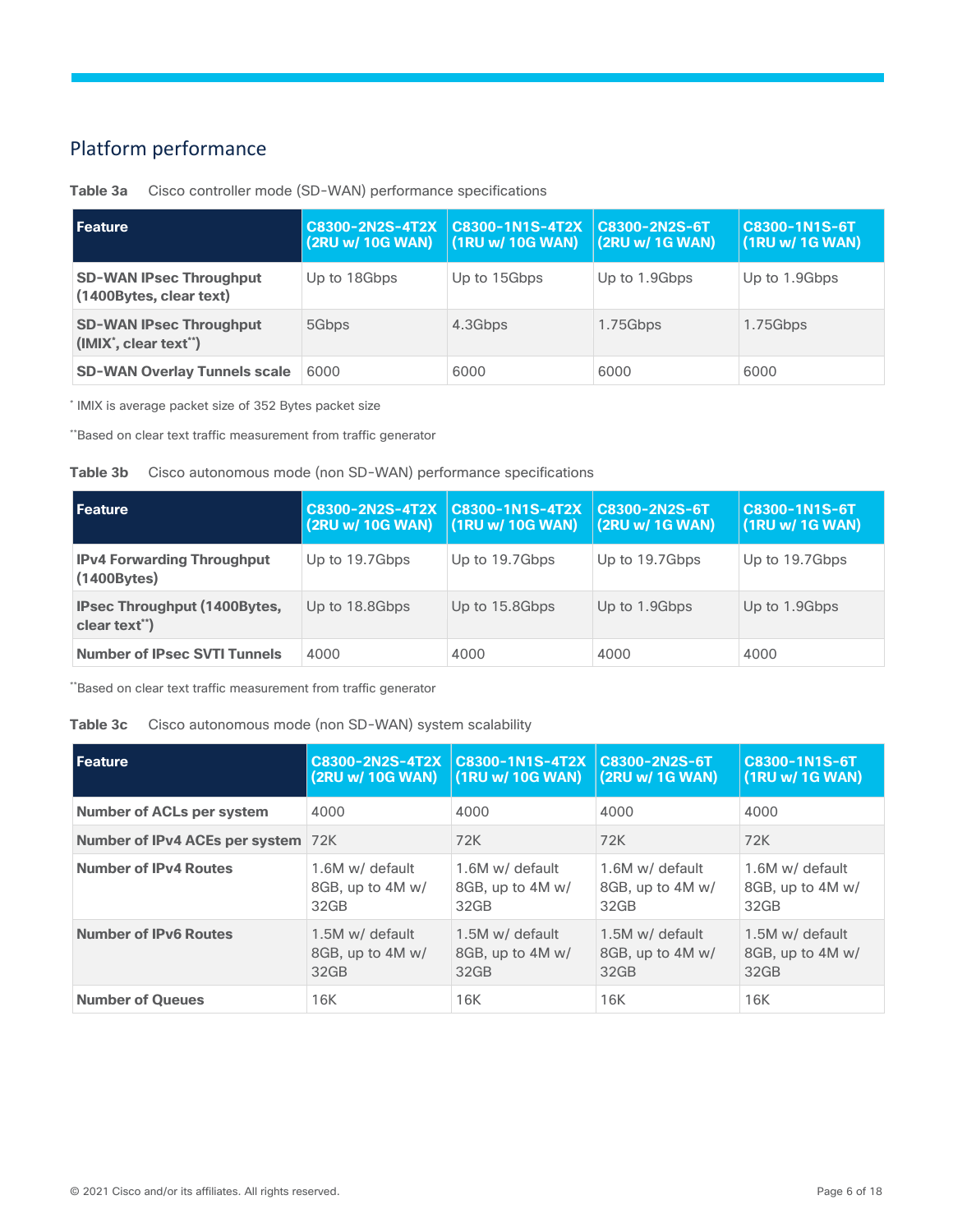| <b>Feature</b>                     | C8300-2N2S-4T2X C8300-1N1S-4T2X<br>(2RU w/ 10G WAN) | $\vert$ (1RU w/ 10G WAN)                    | C8300-2N2S-6T<br>(2RU w/ 1G WAN)            | C8300-1N1S-6T<br>(1RU w/ 1G WAN)                        |
|------------------------------------|-----------------------------------------------------|---------------------------------------------|---------------------------------------------|---------------------------------------------------------|
| <b>Number of NAT Sessions</b>      | 1.2M w/ default<br>8GB, up to 2M w/<br>32GB         | 1.2M w/ default<br>8GB, up to 2M w/<br>32GB | 1.2M w/ default<br>8GB, up to 2M w/<br>32GB | 1.2M w/ default<br>8GB, up to 2M w/<br>32 <sub>GB</sub> |
| <b>Number of Firewall Sessions</b> | 512K                                                | 512K                                        | 512K                                        | 512K                                                    |
| <b>Number of VRFs</b>              | 4000                                                | 4000                                        | 4000                                        | 4000                                                    |

# <span id="page-6-0"></span>Overall platform benefits

### **Accelerated services with Cisco Software-Defined WAN**

Cisco SD-WAN is a set of intelligent software services that allow you to connect users, devices, and branch office locations reliably and securely across a diverse set of WAN transport links. Cisco Catalyst 8000 Series Edge Platforms can dynamically route traffic across the "best" link based on up-to-the-minute application and network conditions for great application experiences. You get tight control over application performance, bandwidth usage, data privacy, and availability of your WAN links—control you need as your branches conduct greater volumes of mission-critical business with both on-premises and cloud controllers.

### **Application performance optimization**

Ensure that SD-WAN networks meet Service-Level Agreements (SLAs) and maintain strong performance, even if network problems occur. With branch multi-cloud access, you can accelerate your SaaS applications with a simple template push from the SD-WAN controller. Features like Transmission Control Protocol (TCP) optimization, forward error correction, and packet duplication help application performance for a better user experience.

### **Multi-layer security**

You can now move your traditional and complex WAN networks to a more agile software-defined WAN with integrated security. The Cisco Catalyst 8300 Series Edge platforms connect branch offices to the Internet and cloud, with industry-leading protection against major web attacks. Secure Direct Internet Access (DIA) to the branches helps optimize branch workloads for improved performance, specifically for cloud-hosted applications. At the same time, DIA ensures your branch is protected from external threats.

### **Unified communications:**

The Cisco Catalyst 8300 Edge platforms offer rich voice services in both SD-WAN and traditional IOS-XE software feature stacks. Cisco is the only SDWAN vendor to natively integrate analog/digital IP directly into single CPE reducing Capex and Opex costs. In SD-WAN mode, the Catalyst 8300 Series also prevent internal and external outages using SRST enabling Branch router to assume role of call control PBX for Telephony survivability. They also continue to support the long list of traditional IOS-XE voice use cases like Cisco Unified Border Element (CUBE), Cisco Unified Communications Manager, Session Border Controller, SRST, ISDN and Voice over IP.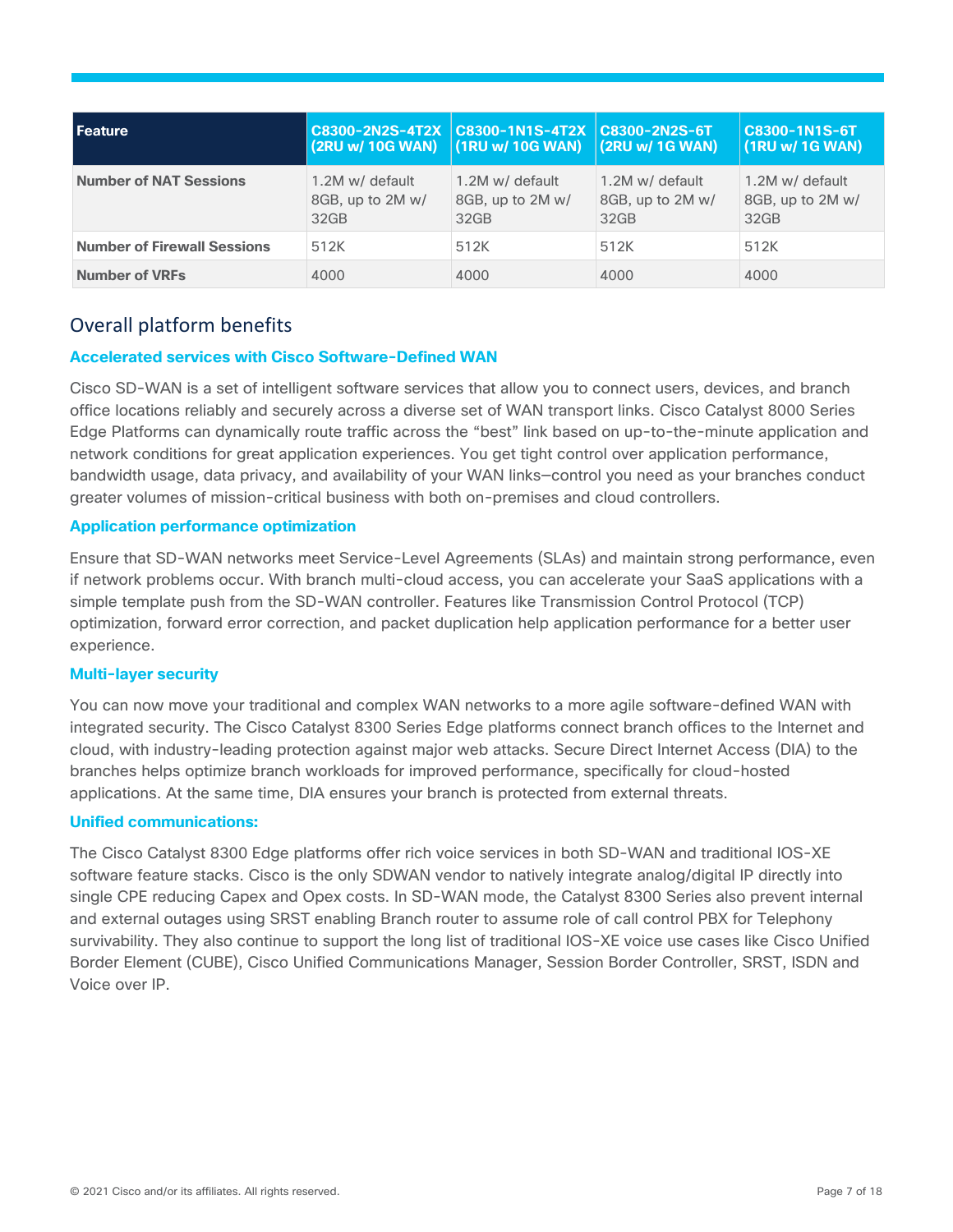### **Cloud-native agility with a programmable software architecture**

Cisco continues to offer a feature-rich traditional IOS-XE routing stack on the Cisco Catalyst 8300 Series Edge Platforms. IP Routing, IPSec, Quality of Service (QoS), firewall, Network Address Translation (NAT), Network-Based Application Recognition (NBAR), Flexible NetFlow (FNF), and many other features are part of Cisco IOS-XE, a fully programmable software architecture with API support and a wide variety of protocols and configurations. With an integrated software image and a single binary file, you can now choose between Cisco IOS XE SD-WAN and IOS XE. And easily move from one to the other when you choose to do so.

### **5G-ready**

The Cisco Catalyst 8300 Series Edge Platforms are built for future 5G networks. With higher throughputs with CAT18 LTE and 5G, WAN networks are looking at wireless WAN as primary transports for different use cases. These platforms will support both integrated pluggable modules as well as external cellular gateway modules with LTE/5G capability for improved throughputs that address all of those use cases. Based on a specific branch's direct line of sight and cellular coverage, either integrated or external gateway can be chosen for that particular situation.

### **Interface flexibility**

### **Switch ports**

We are introducing a Unified Access Data Plane (UADP)-based 22-port and 50-port Layer 2 switch module for the Catalyst 8300 Series. The edge platform can be a branch-in-a-box solution with this integrated switch module with 1G, Cisco Multigigabit Technology (mGig), and 10G ports for downstream switches and devices. The 22-port Layer-2 module is a single-wide module that can be used on both the 1RU and 2RU platforms. The 50-port Layer-2 module is a double-wide module that can be used on the 2RU platforms.

### **Cisco UCS-E compute**

The Cisco Catalyst 8300 Series Edge Platforms will support the Cisco UCS-E M3 modules for branch compute needs. We support both Cisco and third-party Virtual Network Functions (VNFs) on the Cisco Enterprise NFV Infrastructure Software (NFVIS) hypervisor running on the UCS-E compute blade server. Cisco UCS-E M3 modules have 6-, 8-, and 12-core options to choose from based on the number of VNFs that need to be run at the branch.

### **Voice modules**

The Cisco Catalyst 8300 Series Edge Platforms will continue to support a variety of voice modules for the different voice needs at the branch. Voice module examples include Foreign Exchange Station (FXS), Foreign Exchange Office (FXO), Digital Signal Processor (DSP), etc.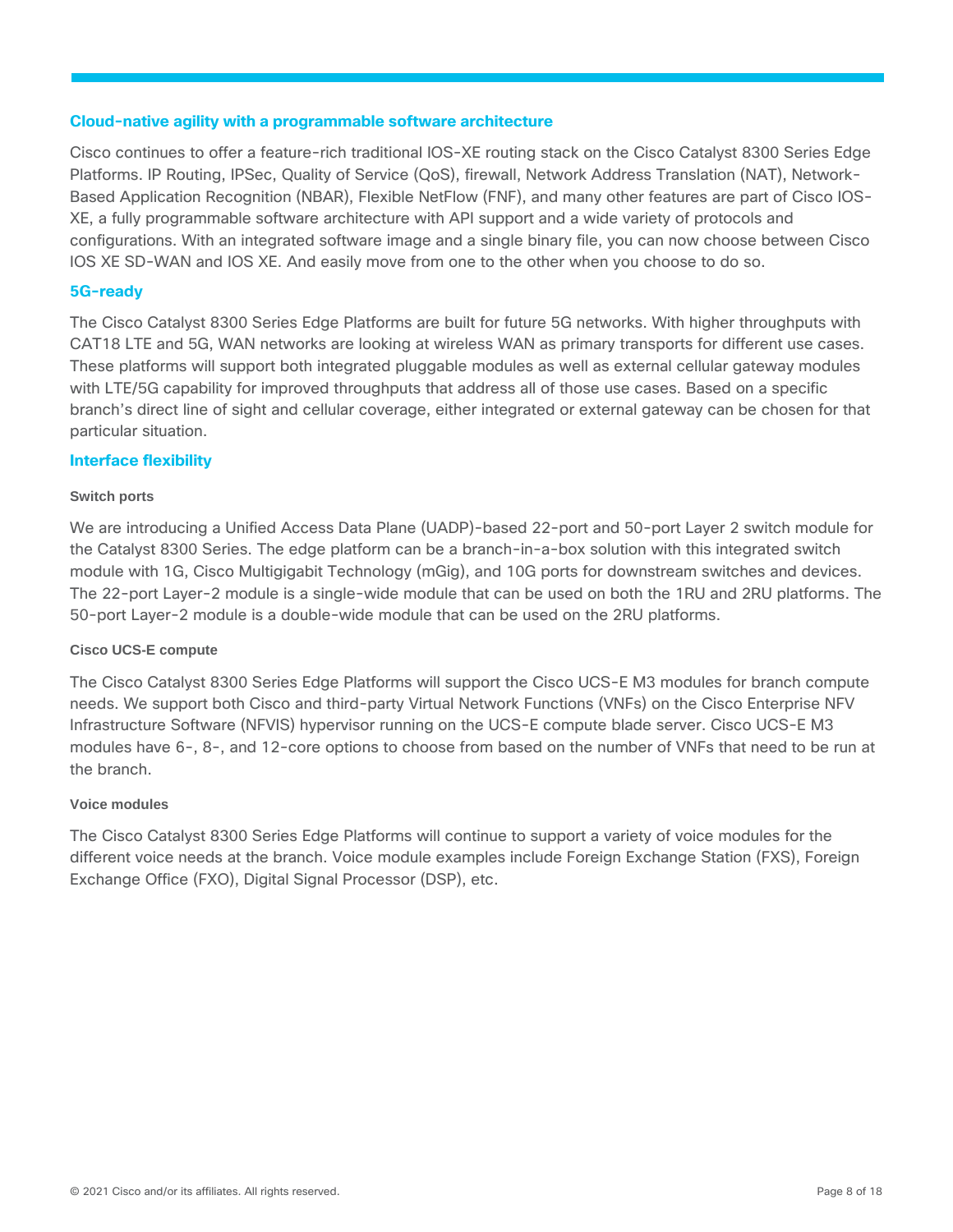# <span id="page-8-0"></span>Supported modules

| <b>Product number</b>       | <b>Description</b>                                                         |
|-----------------------------|----------------------------------------------------------------------------|
| <b>Ethernet WAN modules</b> |                                                                            |
| $C-NIM-1X$                  | Cisco NIM module 1-port 10G SFP/SFP+ with MACSec                           |
| <b>LAN modules</b>          |                                                                            |
| NIM-ES2-4                   | Cisco 4-port Gigabit Ethernet switch NIM                                   |
| <b>NIM-ES2-8</b>            | Cisco 8-port Gigabit Ethernet switch NIM                                   |
| NIM-ES2-8-P                 | Cisco 8-port Gigabit Ethernet switch NIM with PoE support                  |
| C-SM-16P4M2X                | Cisco 22-port Catalyst L2 switch module with UADP ASIC                     |
| C-SM-40P4M2X                | Cisco 50-port Catalyst L2 switch module with UADP ASIC                     |
| <b>Compute modules</b>      |                                                                            |
| <b>UCS-E160S-M3/K9</b>      | UCS-E, single-wide, Intel Broadwell 6-core CPU; up to 64 GB RAM, 1-2 HDD   |
| <b>UCS-E180D-M3/K9</b>      | UCS-E, double-wide, Intel Broadwell 8-core CPU; up to 128 GB RAM, 1-4 HDD  |
| <b>UCS-E1120D-M3/K9</b>     | UCS-E, double-wide, Intel Broadwell 12-core CPU; up to 128 GB RAM, 1-4 HDD |
| <b>Voice modules</b>        |                                                                            |
| NIM-2FXO                    | 2-port FXO NIM                                                             |
| NIM-4FXO                    | 4-port FXO NIM                                                             |
| NIM-2FXSP                   | 2-port FXS NIM                                                             |
| NIM-4FXSP                   | 4-port FXS NIM                                                             |
| NIM-2FXSP/4FXOP             | 2-port FXS and 4-port FXO NIM                                              |
| $NIM-4E/M$                  | 4-port E/M NIM                                                             |
| NIM-2BRI-NT/TE              | 2-port BRI (NT and TE) NIM                                                 |
| NIM-4BRI-NT/TE              | 4-port BRI (NT and TE) NIM                                                 |
| SM-X-8FXS/12FXO             | 8-port FXS and 12-port FXO single-wide service module                      |
| SM-X-16FXS/2FXO             | 16-port FXS and 2-port FXO single-wide service module                      |
| SM-X-24FXS/4FXO             | 24-port FXS and 4-port FXO single-wide service module                      |
| SM-X-72FXS                  | 72-port FXS double-wide service module                                     |
| NIM-PVDM-32                 | 32-channel Voice DSP NIM Module                                            |
| NIM-PVDM-64                 | 64-channel Voice DSP NIM Module                                            |
| NIM-PVDM-128                | 128-channel Voice DSP NIM Module                                           |
| NIM-PVDM-256                | 256-channel Voice DSP NIM Module                                           |
| <b>SM-X-PVDM-3000</b>       | 3080-channel high-density voice DSP module                                 |
| <b>SM-X-PVDM-2000</b>       | 2048-channel high-density voice DSP module                                 |
| <b>SM-X-PVDM-1000</b>       | 1024-channel high-density voice DSP module                                 |

**Table 4.** Modules supported on Cisco Catalyst 8300 Series Edge Platforms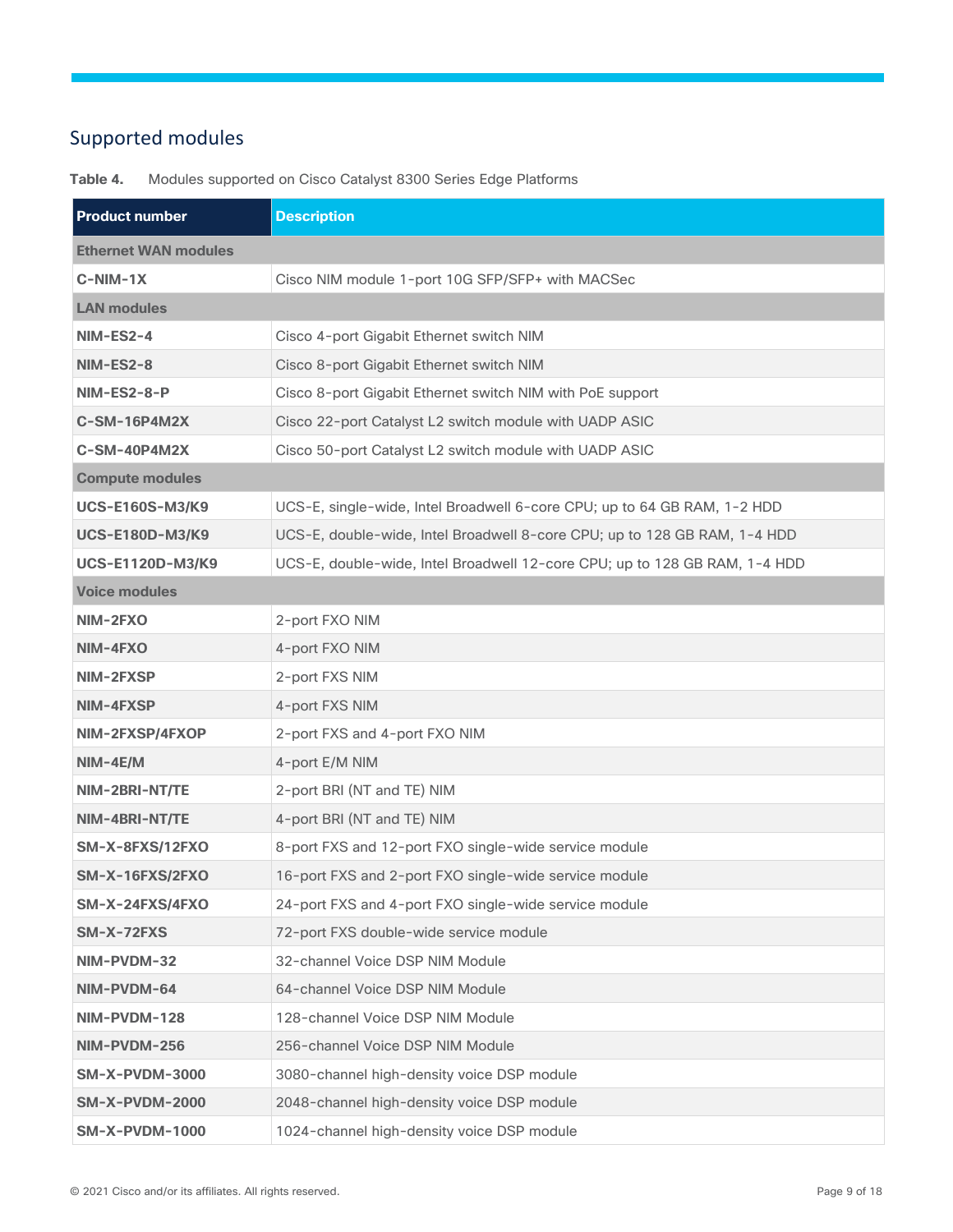| <b>Product number</b>                 | <b>Description</b>                                                |
|---------------------------------------|-------------------------------------------------------------------|
| <b>SM-X-PVDM-500</b>                  | 768-channel high-density voice DSP module                         |
| NIM-1MFT-T1/E1                        | 1-port multiflex trunk voice/clear-channel data T1/E1 module      |
| NIM-2MFT-T1/E1                        | 2-port multiflex trunk voice/clear-channel data T1/E1 module      |
| NIM-4MFT-T1/E1                        | 4-port multiflex trunk voice/clear-channel data T1/E1 module      |
| NIM-8MFT-T1/E1                        | 8-port multiflex trunk voice/clear-channel data T1/E1 module      |
| <b>DSL/broadband</b>                  |                                                                   |
| NIM-VAB-A                             | Multi-mode VDSL2/ADSL/2/2+ NIM Annex A                            |
| NIM-VA-B                              | Multi-mode VDSL2/ADSL/2/2+ NIM Annex B                            |
| NIM-VAB-M                             | Multi-mode VDSL2/ADSL/2/2+ NIM Annex M                            |
| NIM-4SHDSL-EA                         | Multi-mode G.SHDSL NIM                                            |
| <b>Channelized T1/E1 and ISDN PRI</b> |                                                                   |
| NIM-1CE1T1-PRI                        | 1-port Multiflex trunk voice/channelized data T1/E1 module        |
| NIM-2CE1T1-PRI                        | 2-port Multiflex trunk voice/channelized data T1/E1 module        |
| NIM-8CE1T1-PRI                        | 8-port Multiflex trunk voice/channelized data T1/E1 module        |
| <b>Serial WAN interface</b>           |                                                                   |
| <b>SM-X-1T3/E3</b>                    | 1-port clear-channel T3/E3 service module                         |
| $NIM-1T$                              | 1-port serial high-speed WAN interface card                       |
| $NIM-2T$                              | 2-port serial high-speed WAN interface card                       |
| $NIM-4T$                              | 4-port serial high-speed WAN interface card                       |
| <b>Async WAN interface</b>            |                                                                   |
| <b>NIM-16A</b>                        | 16-port Asynchronous Module                                       |
| <b>NIM-24A</b>                        | 24-port Asynchronous Module                                       |
| <b>Wireless WAN (LTE)</b>             |                                                                   |
| P-5GS6-GL                             | 5G Sub-6 GHz Pluggable - Global                                   |
| P-LTEAP18-GL                          | 4G/CAT18 LTE Advanced Pro Pluggable - Global                      |
| <b>P-LTEA-EA</b>                      | 4G/CAT6 LTE Advanced Pluggable for North American and Europe      |
| <b>P-LTEA-LA</b>                      | 4G/ CAT6 LTE Advanced Pluggable for APAC, ANZ, and LATAM          |
| NIM-LTEA-EA                           | LTE Advanced for Europe and North America                         |
| NIM-LTEA-LA                           | LTE Advanced for Asia Pacific, Australia and LATAM                |
| <b>Ethernet WAN Interface</b>         |                                                                   |
| $C-NIM-1X$                            | 1-port 10Gbps/1Gbps SFP+ WAN, Network Interface Module            |
| C-NIM-1M                              | 1-port 2.5/1Gbps RJ-45 WAN, Network Interface Module              |
| C-NIM-2T                              | 2-port 100Mbps/1Gbps dual-mode RJ45/SFP, Network Interface Module |
| <b>NIM Carrier Adapter Card</b>       |                                                                   |
| <b>C-SM-NIM-ADPT</b>                  | Single-wide 2x NIM carrier module in SM-X form factor             |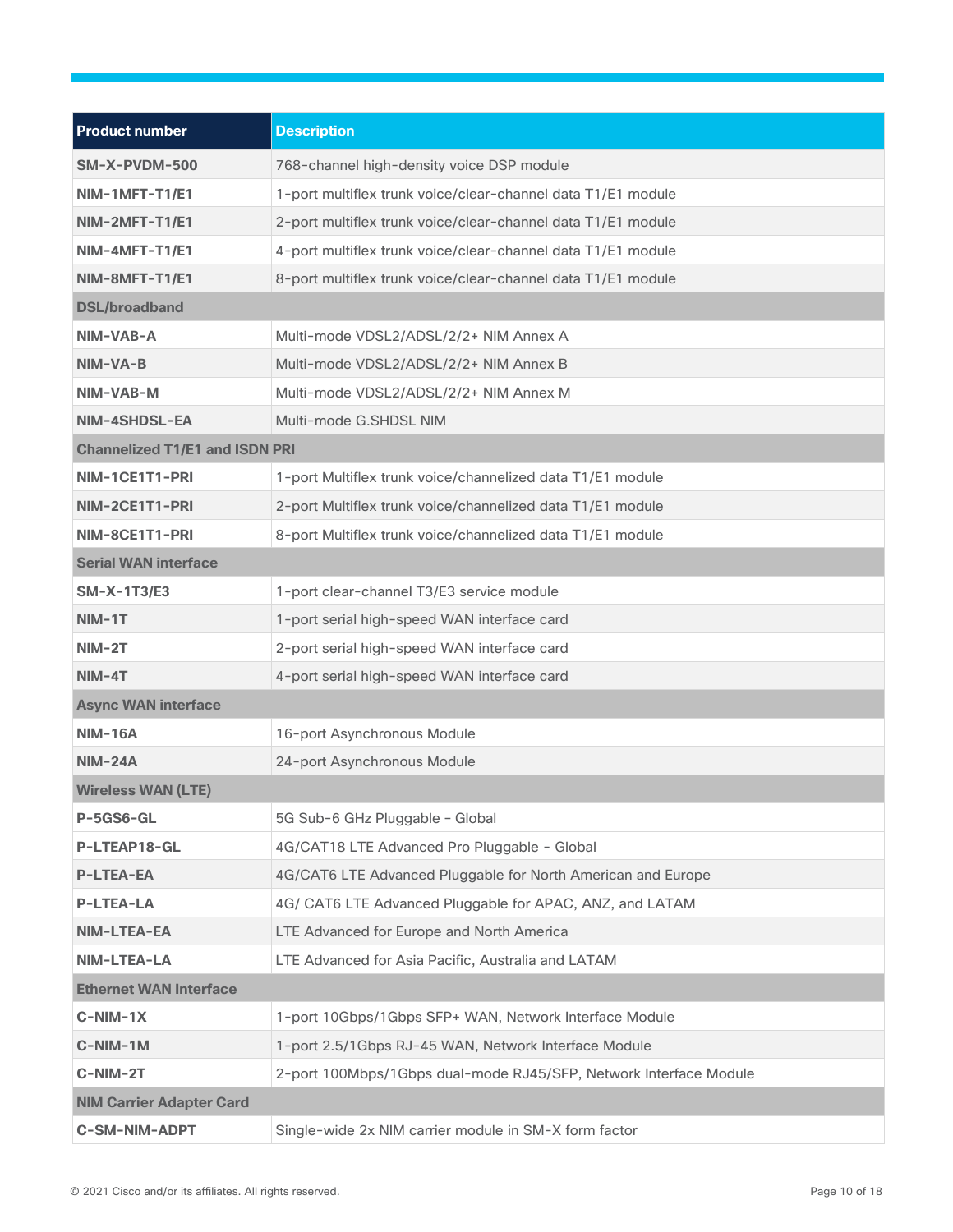# <span id="page-10-0"></span>Memory, storage, and accessory options

| <b>Product number</b>  | <b>Description</b>                                    |
|------------------------|-------------------------------------------------------|
| <b>MEM-C8300-8GB</b>   | Cisco C8300 Edge Platform - 8 GB Memory               |
| <b>MEM-C8300-16GB</b>  | Cisco C8300 Edge Platform - 16GB Memory               |
| <b>MEM-C8300-32GB</b>  | Cisco C8300 Edge Platform - 32GB Memory               |
| <b>M2USB-16G</b>       | Cisco C8000 Edge Platform - 16G M.2 USB SSD Storage   |
| <b>M2USB-32G</b>       | Cisco C8000 Edge Platform - 32G M.2 USB SSD Storage   |
| SSD-M2NVME-600G        | Cisco C8000 Edge Platform - 600G M.2 NVMe SSD Storage |
| C8300-RM-19-1R         | Cisco C8300 1RU Edge Platform - Rack Mount kit - 19"  |
| C8300-RM-23-1R         | Cisco C8300 1RU Edge Platform - Rack Mount kit - 23"  |
| C8300-RM-19-2R         | Cisco C8300 2RU Edge Platform - Rack Mount kit - 19"  |
| C8300-RM-23-2R         | Cisco C8300 2RU Edge Platform - Rack Mount kit - 23"  |
| C8300-WM-1R            | Cisco C8300 1RU Edge Platform - Wall Mount Kit        |
| <b>C8300-FAN-1R</b>    | Cisco C8300 1RU Edge Platform - Fan Tray Assembly     |
| <b>C8300-FAN-2R</b>    | Cisco C8300 2RU Edge Platform Fan Tray Assembly       |
| C-RFID-1R              | Cisco C8300 1RU Edge Platform - RFID                  |
| C-RFID-2R              | Cisco C8300 2RU Edge Platform - RFID                  |
| C8300-SM-BLANK         | Cisco C8300 SM Blank                                  |
| <b>C8300-NIM-BLANK</b> | Cisco C8300 NIM Blank                                 |
| C8300-PIM-BLANK        | Cisco C8300 PIM Blank                                 |

**Table 5.** Cisco Catalyst 8300 Series memory, storage, and accessory options

The fan tray is shipped default with the Cisco Catalyst 8300 Edge Series Platforms.

# <span id="page-10-1"></span>Optics and transceivers modules

Find a full list of optics and transceivers [here.](https://tmgmatrix.cisco.com/)

# <span id="page-10-2"></span>Resiliency and high availability

Platform redundancy is critical for branch operations, as any downtime has direct impact to a customer's business. To address that priority, Cisco makes a dual power supply default on all the Catalyst 8300 platforms to ensure that there is always a backup power supply module in case the primary power supply fails.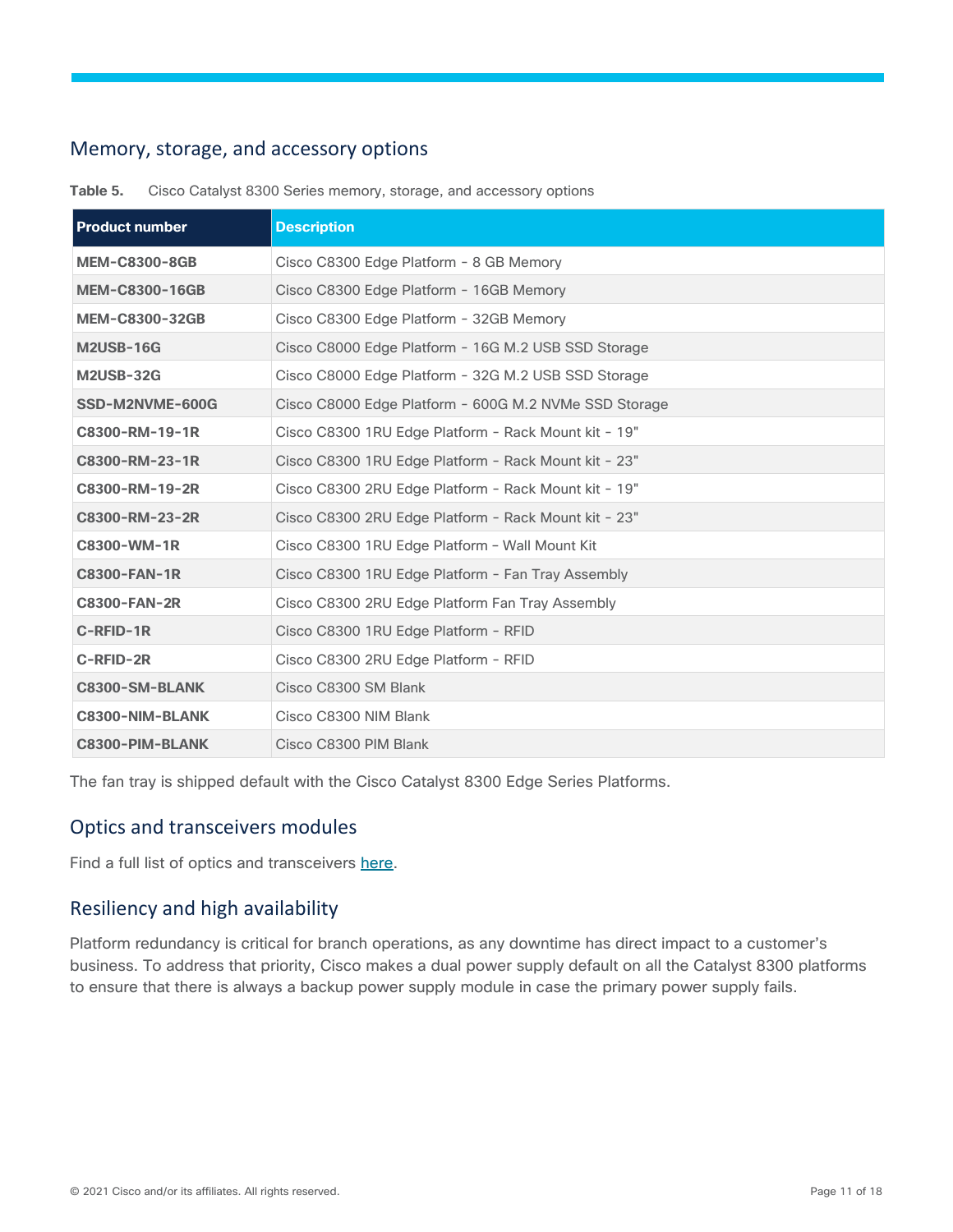# <span id="page-11-0"></span>Power supplies

| <b>Power supply feature</b>              | <b>PWR-CC1-250WAC</b>          | <b>PWR-CC1-500WAC</b>                 | <b>PWR-CC1-400WDC</b> | PWR-CC1-400WHV   |
|------------------------------------------|--------------------------------|---------------------------------------|-----------------------|------------------|
| <b>Power maximum rating 250W</b>         |                                | 500W<br>PoE (Yes)<br>PoE Budget: 250W | 400W                  | 400W             |
| Input-voltage range<br>and frequency     | 100 to 240 VAC<br>$50 - 60$ Hz | 100 to 240 VAC<br>$50 - 60$ Hz        | $DC: -40$ to $-72V$   | $DC: 240 - 380V$ |
| <b>Power supply</b><br>efficiency        | 80 Plus Silver                 | 80 Plus Silver                        | 85 %                  | 80 Plus Platinum |
| Input current                            | $3A - 1.25A$                   | $6A - 2.5A$                           | $13A - 7.25A$         | $1.75A - 1.1A$   |
| <b>Output ratings</b>                    | 12V 21A                        | 12V 21A<br>$54 V - 4.5 A$             | 12 V 33.5 A           | 12V 54A          |
| <b>Output holdup time</b>                | 20ms                           | 20 <sub>ms</sub>                      | 2 ms                  | 20ms             |
| <b>Power supply input</b><br>receptacles | IEC 320 C14                    | IEC 320 C14                           | <b>Terminal block</b> | Saf-D-Grid       |
| <b>Power cord rating</b>                 | 5A                             | 10A                                   | 15 A # 14 wire        | <b>5A</b>        |

**Table 6.** Cisco Catalyst 8300 1RU edge platform power supply specifications

**Table 7.** Cisco Catalyst 8300 2RU edge platform power supply specifications

| <b>Power supply feature</b>       | PWR-CC1-650WAC                 | <b>PWR-CC1-1000WAC</b>                 | PWR-CC1-650WDC        |
|-----------------------------------|--------------------------------|----------------------------------------|-----------------------|
| <b>Power maximum rating</b>       | 650W                           | 1000W<br>PoE (Yes)<br>PoE Budget: 250W | 650W                  |
| Input-voltage range and frequency | 100 to 240 VAC<br>$50 - 60$ Hz | 100 to 240 VAC<br>$50 - 60$ Hz         | DC: $-40$ to $-72V$   |
| <b>Power supply efficiency</b>    | 80 Plus Gold                   | 80 Plus Gold                           | 80 Plus Gold          |
| Input current                     | $7.2 A - 3 A$                  | $11.5A - 4.63A$                        | $18A - 10A$           |
| <b>Output ratings</b>             | 12V 54A                        | 12V 83A                                | 12 V54 A              |
| <b>Output holdup time</b>         | 20ms                           | 20ms                                   | 4 ms                  |
| Power supply input receptacles    | IEC 320 C14                    | <b>IEC 320 C14</b>                     | <b>Terminal block</b> |
| <b>Power cord rating</b>          | 10A                            | 12A                                    | 20 A # 14 wire        |

**RFID tags:** Catalyst 8300 Series Edge Platforms have an embedded RFID tag that holds Serial Number and Product ID for easy asset and inventory management using commercial RFID readers. The RFID tag is external and can be easily removed if needed or can be unselected at the time of ordering.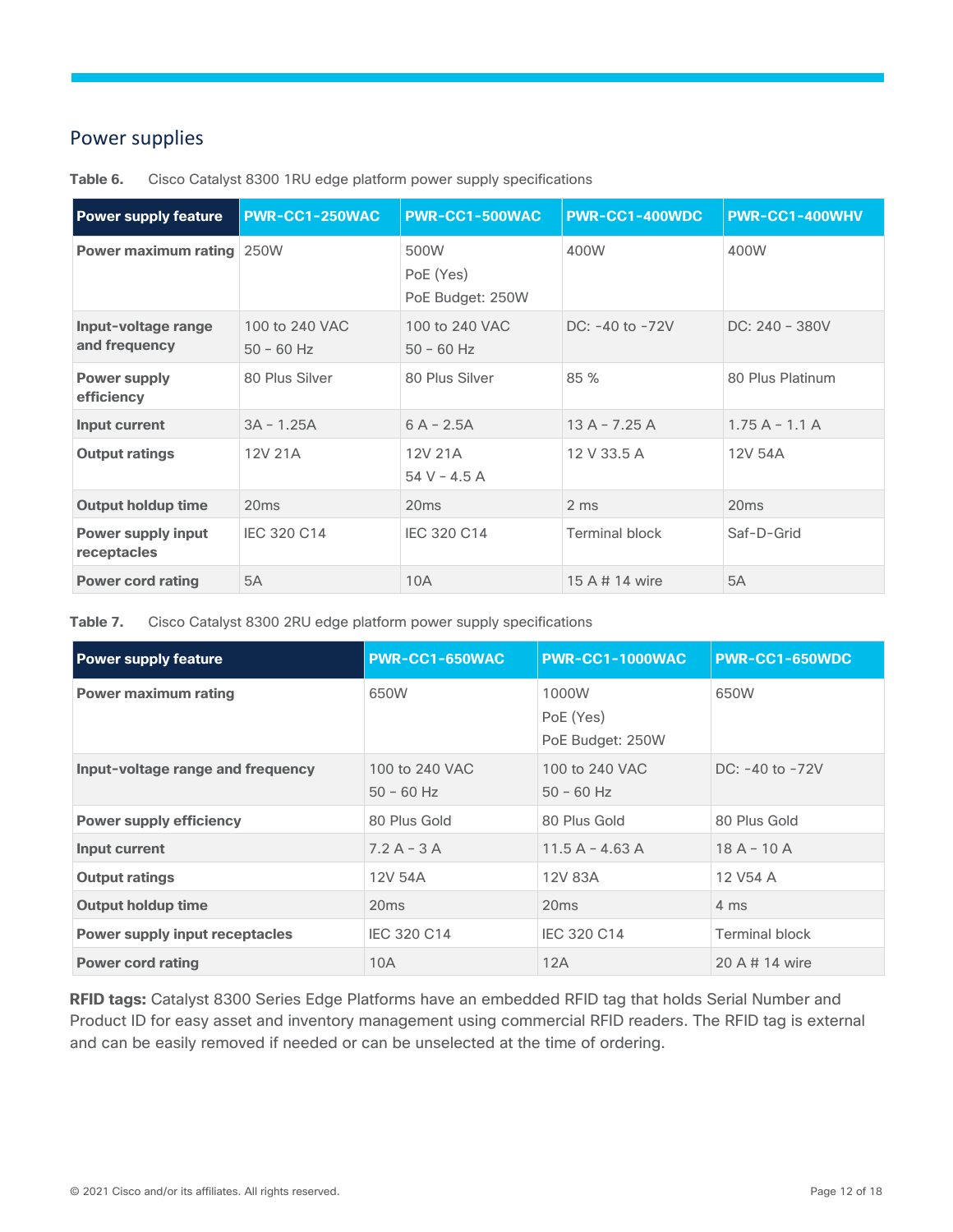# <span id="page-12-0"></span>Software requirements

Cisco DNA Software for the Catalyst 8300 Series offers comprehensive solutions for enterprise branch networks.

| Table 8. | Catalyst 8300 Series minimum software requirements |  |  |
|----------|----------------------------------------------------|--|--|
|          |                                                    |  |  |

| <b>Platform Product ID (PID)</b> | <b>Description</b>                        | <b>Minimum software requirement</b>  |
|----------------------------------|-------------------------------------------|--------------------------------------|
| C8300-2N2S-4T2X                  | Cisco Catalyst 8300 Series Edge Platforms | Cisco IOS XE Software Release 17.3.2 |
| C8300-1N1S-4T2X<br>C8300-2N2S-6T |                                           |                                      |
| C8300-1N1S-6T                    |                                           |                                      |

**Table 9a.** Software features and protocols for autonomous mode

| <b>Feature</b>                  | <b>Description</b>                                                                                                                                                                                                                                                                                                                                                                                                                                                                                                                                                                                                                                                                                                                                                                                                                                                                                                                                                                                                                                                                                                                                                                                                                                                                                                                          |
|---------------------------------|---------------------------------------------------------------------------------------------------------------------------------------------------------------------------------------------------------------------------------------------------------------------------------------------------------------------------------------------------------------------------------------------------------------------------------------------------------------------------------------------------------------------------------------------------------------------------------------------------------------------------------------------------------------------------------------------------------------------------------------------------------------------------------------------------------------------------------------------------------------------------------------------------------------------------------------------------------------------------------------------------------------------------------------------------------------------------------------------------------------------------------------------------------------------------------------------------------------------------------------------------------------------------------------------------------------------------------------------|
| <b>Protocols</b>                | IPv4, IPv6, static routes, Routing Information Protocol Versions 1 and 2 (RIP and RIPv2),<br>Open Shortest Path First (OSPF), Enhanced Interior Gateway Routing Protocol (EIGRP),<br>Border Gateway Protocol (BGP), BGP Router Reflector, Intermediate System-to-<br>Intermediate System (IS-IS), Multicast Internet Group Management Protocol Version 3<br>(IGMPv3), Protocol Independent Multicast Sparse Mode (PIM SM), PIM Source-Specific<br>Multicast (SSM), Resource Reservation Protocol (RSVP), Cisco Discovery Protocol,<br>Encapsulated Remote Switched Port Analyzer (ERSPAN), Cisco IOS IP Service-Level<br>Agreements (IPSLA), Call Home, Cisco IOS Embedded Event Manager (EEM), Internet Key<br>Exchange (IKE), Access Control Lists (ACL), Ethernet Virtual Connections (EVC), Dynamic<br>Host Configuration Protocol (DHCP), Frame Relay, DNS, Locator ID Separation Protocol<br>(LISP), Hot Standby Router Protocol (HSRP), RADIUS, Authentication, Authorization, and<br>Accounting (AAA), Application Visibility and Control (AVC), Distance Vector Multicast<br>Routing Protocol (DVMRP), IPv4-to-IPv6 Multicast, Multiprotocol Label Switching (MPLS),<br>Layer 2 and Layer 3 VPN, IPsec, Layer 2 Tunneling Protocol Version 3 (L2TPv3),<br>Bidirectional Forwarding Detection (BFD), IEEE 802.1ag, and IEEE 802.3ah |
| <b>Encapsulations</b>           | Generic Routing Encapsulation (GRE), Ethernet, 802.1q VLAN, Point-to-Point Protocol<br>(PPP), Multilink Point-to-Point Protocol (MLPPP), Frame Relay, Multilink Frame Relay<br>(MLFR) (FR.15 and FR.16), High-Level Data Link Control (HDLC), Serial (RS-232, RS-449,<br>X.21, V.35, and EIA-530), and PPP over Ethernet (PPPoE)                                                                                                                                                                                                                                                                                                                                                                                                                                                                                                                                                                                                                                                                                                                                                                                                                                                                                                                                                                                                            |
| <b>Traffic management</b>       | Quality of Service (QoS), Class-Based Weighted Fair Queuing (CBWFQ), Weighted<br>Random Early Detection (WRED), Hierarchical QoS, Policy-Based Routing (PBR),<br>Performance Routing (PfR), and Network-Based Application Recognition (NBAR)                                                                                                                                                                                                                                                                                                                                                                                                                                                                                                                                                                                                                                                                                                                                                                                                                                                                                                                                                                                                                                                                                                |
| <b>Cryptographic algorithms</b> | Encryption: DES, 3DES, AES-128 or AES-256 (in CBC and GCM modes)<br>Authentication: RSA (748/1024/2048 bit), ECDSA (256/384 bit)<br>Integrity: MD5, SHA, SHA-256, SHA-384, SHA-512                                                                                                                                                                                                                                                                                                                                                                                                                                                                                                                                                                                                                                                                                                                                                                                                                                                                                                                                                                                                                                                                                                                                                          |
| <b>Unified Communication</b>    | Call Admission Control (CAC), Cisco Unified Boarder Element(CUBE), Cisco Unified<br>Communications Manager (CUCM), Dialer, ISDN, Interactive Voice Response (IVR),<br>RADIUS, RFC4040 based Clear Channel codec signaling with SIP, Resource Reservation<br>Protocol (RSVP), RTP Control Protocol (RTCP), Service Advertisement Framework(SAF),<br>Session Border Controller(SBC), Session Initiation Protocol for VolP(SIP), Survivable<br>Remote Site Telephony (SRST), Secure Real-time Transport Protocol(SRTP), Voice over<br>Frame Relay (FRF.11), Voice Over IP and Voice modules                                                                                                                                                                                                                                                                                                                                                                                                                                                                                                                                                                                                                                                                                                                                                    |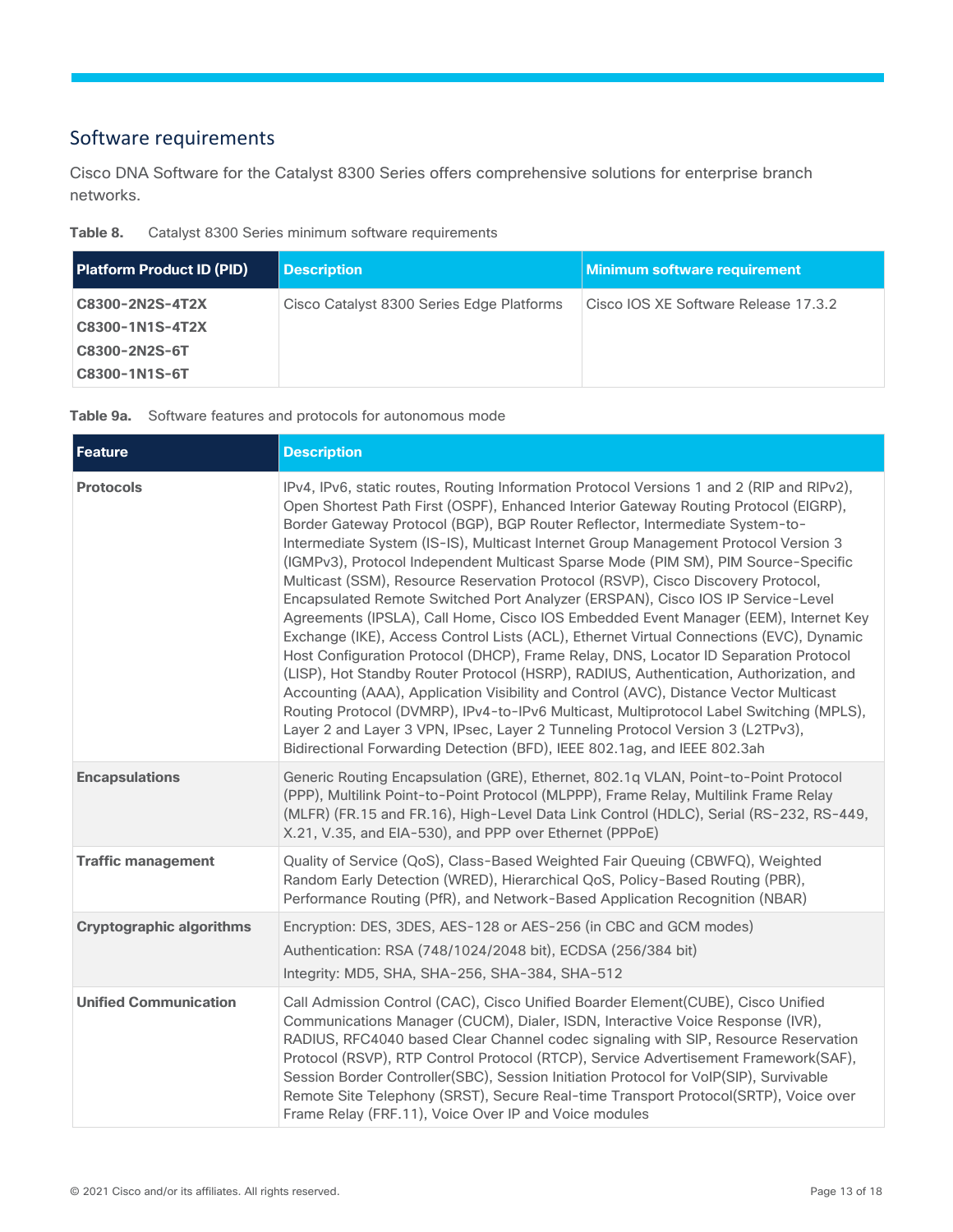### **Table 9b.** Software features and protocols for controller mode

| <b>Feature</b>                  | <b>Description</b>                                                                                                                                                                                                                                                                                                                                                                                                                                                                                                                                                                                                                                                                                                                                                                                                                                                                                                                                                                                                                                                                                                                               |
|---------------------------------|--------------------------------------------------------------------------------------------------------------------------------------------------------------------------------------------------------------------------------------------------------------------------------------------------------------------------------------------------------------------------------------------------------------------------------------------------------------------------------------------------------------------------------------------------------------------------------------------------------------------------------------------------------------------------------------------------------------------------------------------------------------------------------------------------------------------------------------------------------------------------------------------------------------------------------------------------------------------------------------------------------------------------------------------------------------------------------------------------------------------------------------------------|
| <b>Core Features</b>            | IPv4, IPv6, static routes, Open Shortest Path First (OSPF), Enhanced Interior Gateway<br>Routing Protocol (EIGRP), BoGateway Protocol (BGP), Overlay Management Protocol<br>(OMP), Application Aware Routing (AAR), Traffic EngineerinService Insertion, zero-trust,<br>whitelisting, tamper-proof module, DTLS/TLS, IPsec, classification, prioritization, low<br>latequeuing, remarking, shaping, scheduling, policing, mirroring, Multicast IPv4 Support,<br>Service advertisement and inserpolicy, SNMP, NTP, DNS client, Dynamic Host<br>Configuration Protocol (DHCP), DHCP client, DHCP server, DHCP relaarchival, syslog,<br>SSH, SCP, Cflowd v10 IPFIX export, IPv6 for transport-side, VRRP, MPLS, NAT<br>(DIA, Service-side, soverload/PAT, NAT64, etc), NAT pools, split DNS, Access Control<br>Lists (ACL), Bidirectional Forwarding Detection (BFNetconf over SSH, CLI, NTP server<br>support, BFD with service-side BGP, BGP community propagation to OMP, 6 SLA for<br>AAR, Trustsec/SDA (Inline SGT propagation), custom app with SD-AVC, multicast AAR,<br>dynamic on-demand tunnSM, OSPFv3, route policies, Multi-VRF support |
| <b>Encapsulations</b>           | Generic Routing Encapsulation (GRE), Ethernet, 802.1q VLAN                                                                                                                                                                                                                                                                                                                                                                                                                                                                                                                                                                                                                                                                                                                                                                                                                                                                                                                                                                                                                                                                                       |
| <b>Application Experience</b>   | Quality of service (QoS), Forward Error Correction (FEC), COS Marking, Weighted Random<br>Early Detection (WRED)Hierarchical QoS, Policy-Based Routing (PBR), Network-Based<br>Application Recognition (NBAR), Software Defined AVisibility and Control (SD-AVC), per<br>tunnel QoS, Cloud onRamp for SaaS, Enhanced Office 365 traffic steering, DirecAccess,<br>Flexible Netflow (FnF)                                                                                                                                                                                                                                                                                                                                                                                                                                                                                                                                                                                                                                                                                                                                                         |
| <b>Cryptographic Algorithms</b> | Encryption: AES-256 (in CBC and GCM modes), Internet Key Exchange (IKE), Cisco PKI<br>Authentication: AAA, RSA (2048 bit), ESP-256-CBC, HMAC-SHA1, ECDSA (256/384 bit)<br>Integrity: SHA-1, SHA-2                                                                                                                                                                                                                                                                                                                                                                                                                                                                                                                                                                                                                                                                                                                                                                                                                                                                                                                                                |
| <b>Security</b>                 | Built-in end-to-end segmentation (VPNs), ZBFW, PKI, Cisco DNA Layer Security, Snort<br>IPS/IDS, URL Filtering, Advanced Protection(AMP), ThreatGrid(TG), ALG for ZBFW                                                                                                                                                                                                                                                                                                                                                                                                                                                                                                                                                                                                                                                                                                                                                                                                                                                                                                                                                                            |
| <b>Unified Communication</b>    | Cube Connector, SRST, Voice Modules                                                                                                                                                                                                                                                                                                                                                                                                                                                                                                                                                                                                                                                                                                                                                                                                                                                                                                                                                                                                                                                                                                              |

# <span id="page-13-0"></span>Licensing

All Cisco Catalyst 8300 Series Edge Platforms are offered only with a Cisco DNA Software subscription, Enterprise Agreement, and Managed Service Licensing Agreement (MSLA). For more details, refer to this [licensing guide.](https://www.cisco.com/c/en/us/products/software/dna-subscription-wan/index.html)

Cisco DNA stack:

- Cisco DNA Essentials
- Cisco DNA Advantage
- Cisco DNA Premier

Network stack:

- Network Essentials
- Network Advantage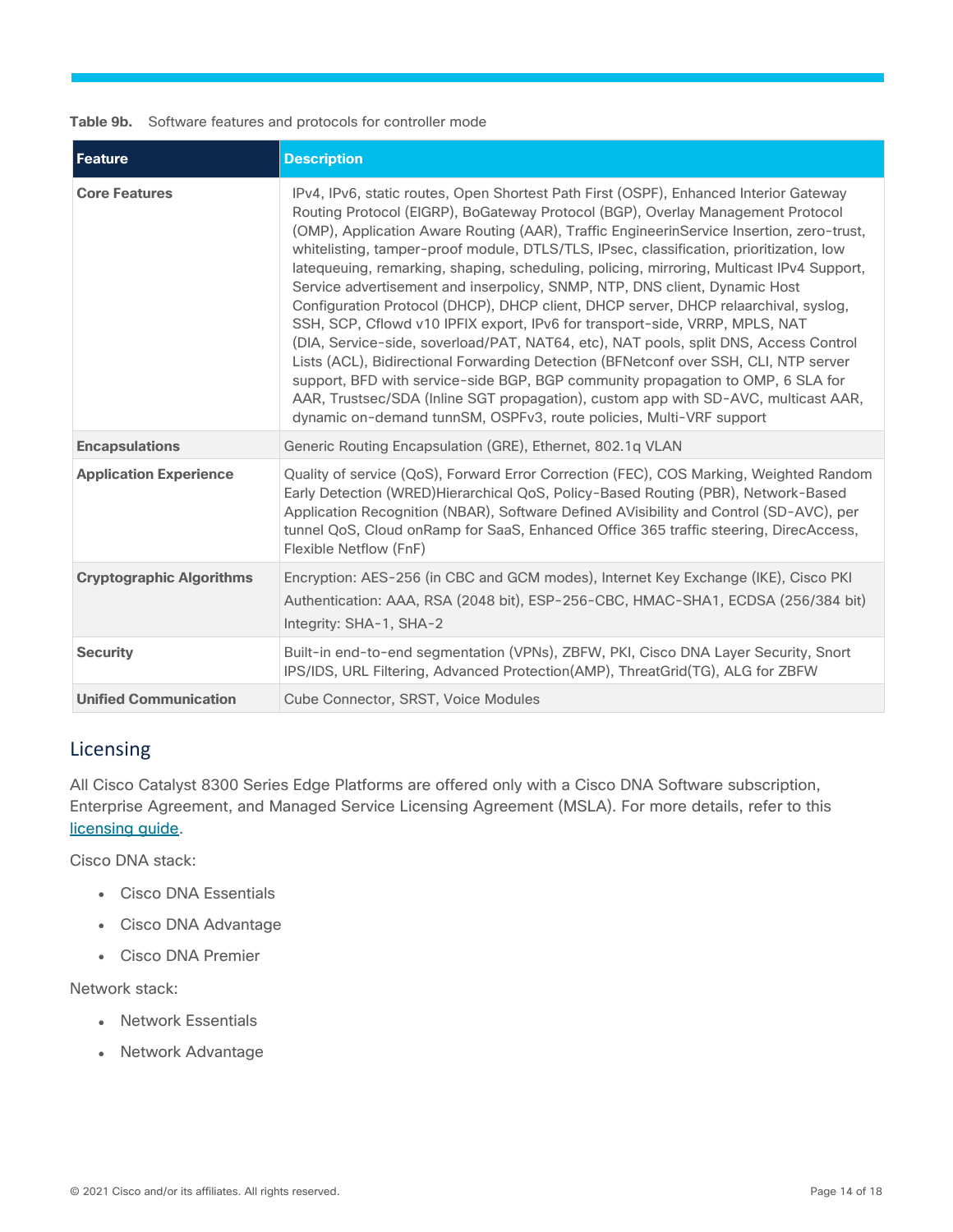# <span id="page-14-0"></span>Cisco Smart Licensing

Cisco Smart Licensing is a flexible licensing model that provides you with an easier, faster, and more consistent way to purchase and manage software across the Cisco portfolio and across your organization. And it's secure – you control what users can access. With Smart Licensing you get:

- Easy Activation: Smart Licensing establishes a pool of software licenses that can be used across the entire organization—no more PAKs (Product Activation Keys).
- Unified Management: My Cisco Entitlements (MCE) provides a complete view into all of your Cisco products and services in an easy-to-use portal, so you always know what you have and what you are using.
- License Flexibility: Your software is not node-locked to your hardware, so you can easily use and transfer licenses as needed.

To use Smart Licensing, you must first set up a Smart Account on Cisco Software Central [\(software.cisco.com\)](http://software.cisco.com/).

For a more detailed overview on Cisco Licensing, go to cisco.com/go/licensingquide.

# <span id="page-14-1"></span>Specifications

**Table 10.** Mechanical specifications

| <b>Description</b>                                                   | <b>Specification</b>                                                                                      |                                  |  |
|----------------------------------------------------------------------|-----------------------------------------------------------------------------------------------------------|----------------------------------|--|
| Part number                                                          | C8300-2N2S-4T2X<br>C8300-2N2S-6T                                                                          | C8300-1N1S-4T2X<br>C8300-1N1S-6T |  |
| Dimensions (H x W x D)                                               | 3.5 in. x 17.25 in. x 18.52 in.                                                                           | 1.73 in. x 17.50 in. x 16.25 in. |  |
| <b>Rack Units (RU)</b>                                               | 2RU                                                                                                       | 1 <sub>RU</sub>                  |  |
| <b>Chassis weight with 2X AC</b><br>power supplies and fan tray      | $40$ lbs                                                                                                  | $20$ lbs                         |  |
| Input voltage                                                        | AC: 85 to 264 VAC<br>DC: -40 to 72V; 48V nominal                                                          |                                  |  |
| <b>Operating temperature</b>                                         | 32 to 104°F<br>$(0 to 40^{\circ} \text{C})$                                                               |                                  |  |
| <b>Storage temperature</b>                                           | $-40$ to $150^{\circ}$ F<br>$(-40 \text{ to } 70^{\circ} \text{C})$                                       |                                  |  |
| <b>Relative humidity operating and</b><br>nonoperating noncondensing | Ambient (noncondensing) operating: 5 to 85%<br>Ambient (noncondensing) nonoperating and storage: 5 to 95% |                                  |  |
| <b>Altitude</b>                                                      | 0 to 10,000 feet<br>(0 to 3050 meters)                                                                    |                                  |  |
| <b>Mean Time Between Failures</b><br>(MTBF)                          | 710,300 hours                                                                                             | 536,060 hours                    |  |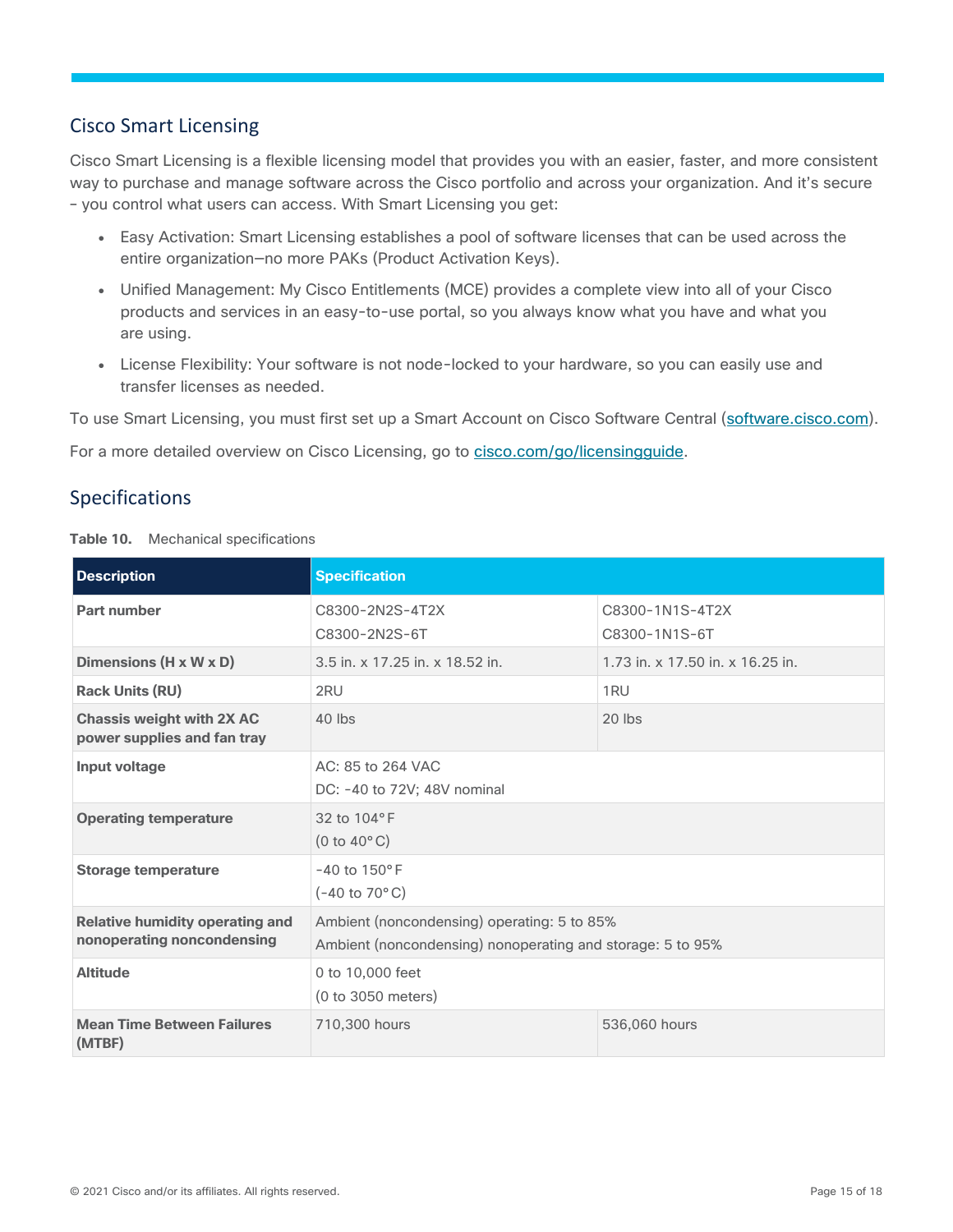### **Table 11.** Safety and compliance

| <b>Description</b>           | <b>Specification</b>                                                                                                                                                                                                                                                                                                                                                                                                      |
|------------------------------|---------------------------------------------------------------------------------------------------------------------------------------------------------------------------------------------------------------------------------------------------------------------------------------------------------------------------------------------------------------------------------------------------------------------------|
| <b>Safety certifications</b> | UL 60950-1<br>CAN/CSA-C22.2 No. 60950-1<br>EN 60950-1<br>IEC 60950-1<br>AS/NZS 60950-1<br>IEC/EN 60825 Laser Safety<br>FDA: Code of Federal Regulations Laser Safety                                                                                                                                                                                                                                                      |
| <b>EMC (Emissions)</b>       | 47 CFR Part 15 Class A<br>ICES 003 Class A<br><b>AS/NZS CISPR 32 Class A</b><br>CISPR 32 Class A<br><b>EN55032 Class A</b><br><b>VCCI-CISPR 32 Class A</b><br><b>CNS-13438 Class A</b><br>KN32 Class A<br>IEC/EN 61000-3-2: Power Line Harmonics<br>IEC/EN 61000-3-3: Voltage Fluctuations and Flicker                                                                                                                    |
| <b>EMC (Immunity)</b>        | IEC/EN-61000-4-2: Electrostatic Discharge Immunity<br>IEC/EN-61000-4-3: Radiated Immunity<br>IEC/EN-61000-4-4: Electrical Fast Transient Immunity<br>IEC/EN-61000-4-5: Surge AC, DC, and Signal Ports<br>IEC/EN-61000-4-6: Immunity to Conducted Disturbances<br>IEC/EN-61000-4-8: Power Frequency Magnetic Field Immunity<br>IEC/EN-61000-4-11: Voltage DIPS, Short Interruptions, and Voltage Variations<br><b>KN35</b> |
| <b>EMC (ETSI/EN)</b>         | EN300 386: Telecommunications Network Equipment (EMC)<br>EN55032: Multimedia Equipment (Emissions)<br>EN55024: Information Technology Equipment (Immunity)<br>EN55035: Multimedia Equipment (Immunity)<br>EN61000-6-1: Generic Immunity Standard                                                                                                                                                                          |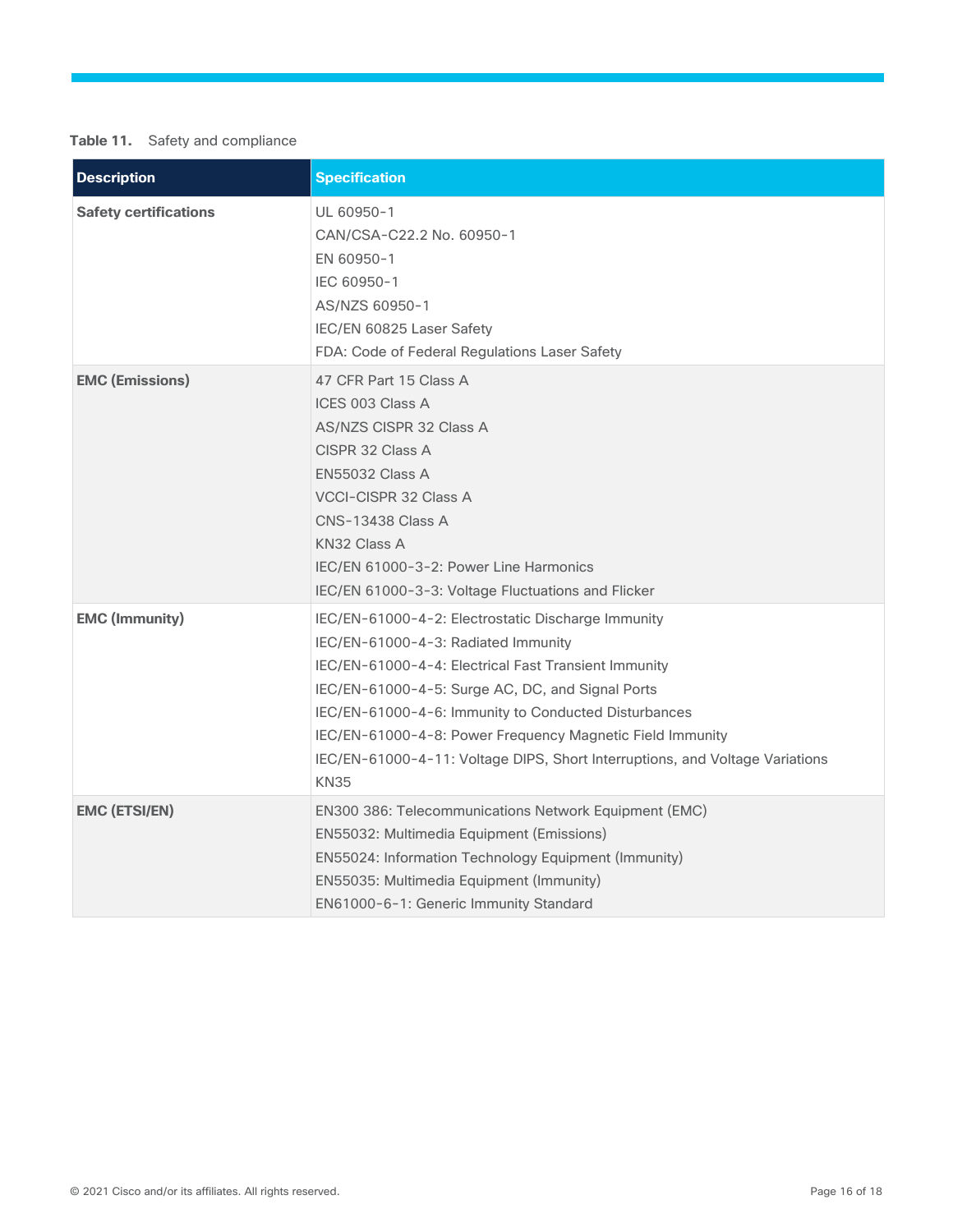## <span id="page-16-0"></span>Services

### **Cisco Customer Experience Support Services for Catalyst 8000 platforms and Cisco DNA Software for SD-WAN and Routing**

This section discusses the Cisco Support Services available for Catalyst 8000 platforms and associated Cisco DNA Software for SD-WAN and Routing, as well as optional Support Service offers.

- **Catalyst 8000 platforms:** Cisco Solution Support is the default and recommended Cisco Support Service. However, Cisco Solution Support is not mandatory; it can be removed or replaced with another Cisco support service or partner service per the customer's preference.
- **Cisco DNA Software for SD-WAN and Routing:** Cisco Solution Support is the default Cisco support service. However, Cisco Solution Support is not mandatory; the customer may choose to use the Cisco Subscription Embedded Software Support included with the purchase of this software.

### **Note:**

- When Solution Support is selected, it must be ordered on both the Catalyst 8000 platform and Cisco DNA Software for SD-WAN and Routing for complete customer entitlement to this premium support service.
- SD-WAN and Routing, with both Solution Support or Cisco Subscription Embedded Software Support, customers are entitled to maintenance releases and software updates for **Cisco DNA SD-WAN and Routing software only**. The support for the Catalyst 8000 platform's OS and network stack, along with OS updates, is covered by the support contract on the Catalyst 8000 platform.

### **Cisco Solution Support is a premium support purpose-built for today's multiproduct, multivendor network environments and provides:**

- A primary point of contact centralizing support across a solution deployment
- Solution, product, and interoperability expertise
- No requirement for customers to isolate their issue to a product to open a case
- 30-minute service response objective for Severity 1 and 2 cases
- Prioritized case handling over product support cases
- Product support team coordination (Cisco and Solution Support Alliance Partners)
- Accountability for multiproduct, multivendor issue management from first call to resolution, no matter where the issue resides

Learn more about Cisco Solution Support at [www.cisco.com/go/solutionsupport](https://cisco-router-switch-firewall.com/technical-support/)